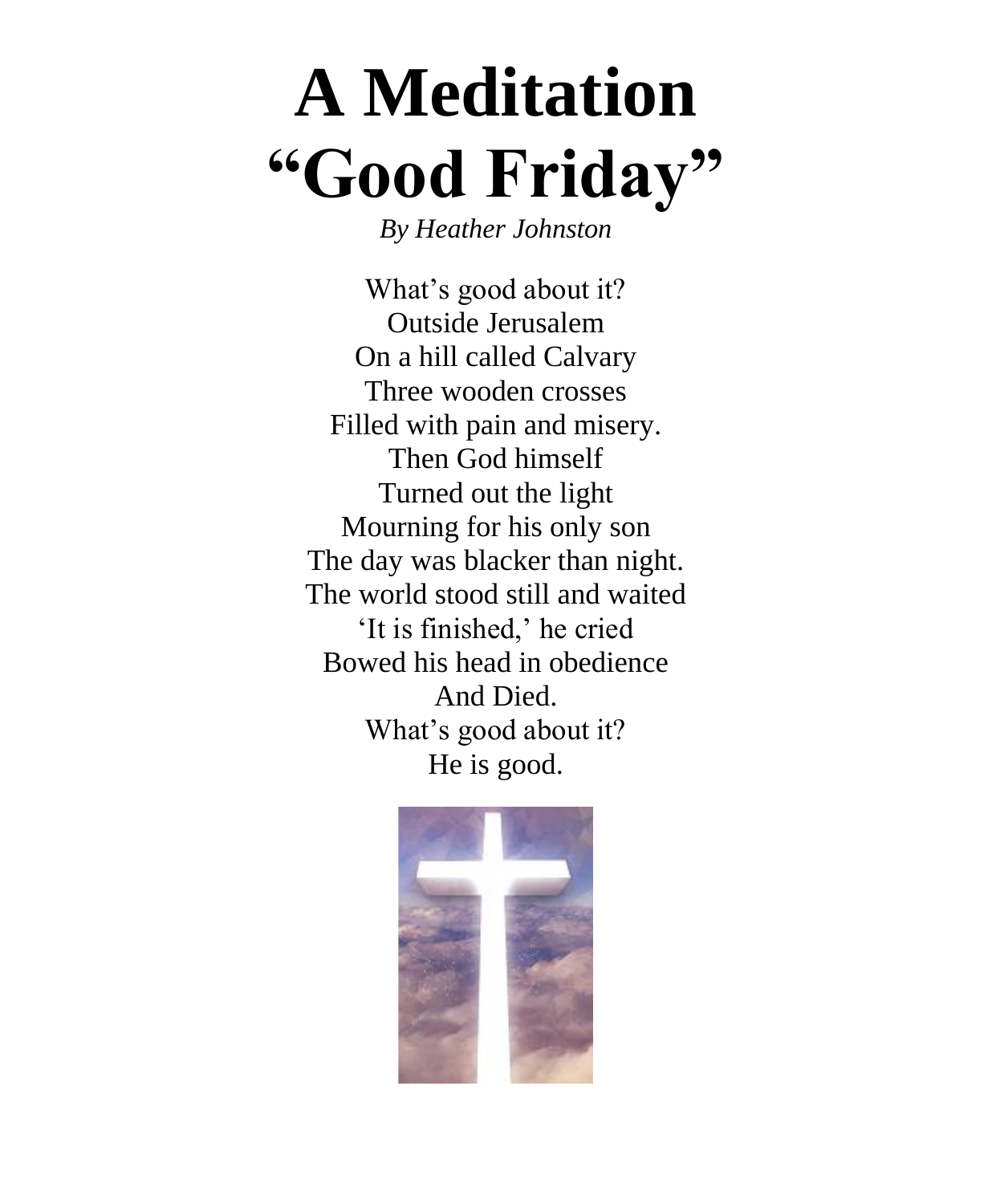# Good Friday Service **April 15, 2022 \* Noon**

**PRELUDE** *"Prelude Opus 11, #15"* ........................................................Alexander Scriabin

## **THE CANDLE IS LIT**

#### **GREETING**

We gather again on this Good Friday at the foot of the cross which calls us on, not in shame, not in fear but more deeply into the costly journey towards life.

**There is wounding, there is weeping. In Jesus as the Promised one, God is not separated from that.**

**HYMN** *"A Man of Ancient Times and Place"* ...................................Tune 'Tallis' Canon' A man of ancient time and place with foreign speech and foreign face, reveals the glory, power and grace of costly, unexpected love.

A rabbi, schooled in Moses' Law, a male, amending Herod's flaw, arouses wonder, rage and awe with costly, unexpected love.

By teasing word and healing deed, a leper touched, an outcast freed, he bears the fruit and plants the seed of costly, unexpected love.

The cost we barely can surmise when, lifted up before our eyes, the face of God we recognize in crucified, unfathomed love.

May faith and hope within us grow, the way of Christ to tell and show, and may the Spirit breathe and blow in costly, unexpected love.

#### **Luke 23:1-32**

# **READING 1**

The elders of the people and the chief priest and scribes rose, and they brought Jesus before Pilate.

They began their accusation by saying, "We found this man inciting our people to revolt, opposing payment of tribute to Caesar, and claiming to be Christ, a king."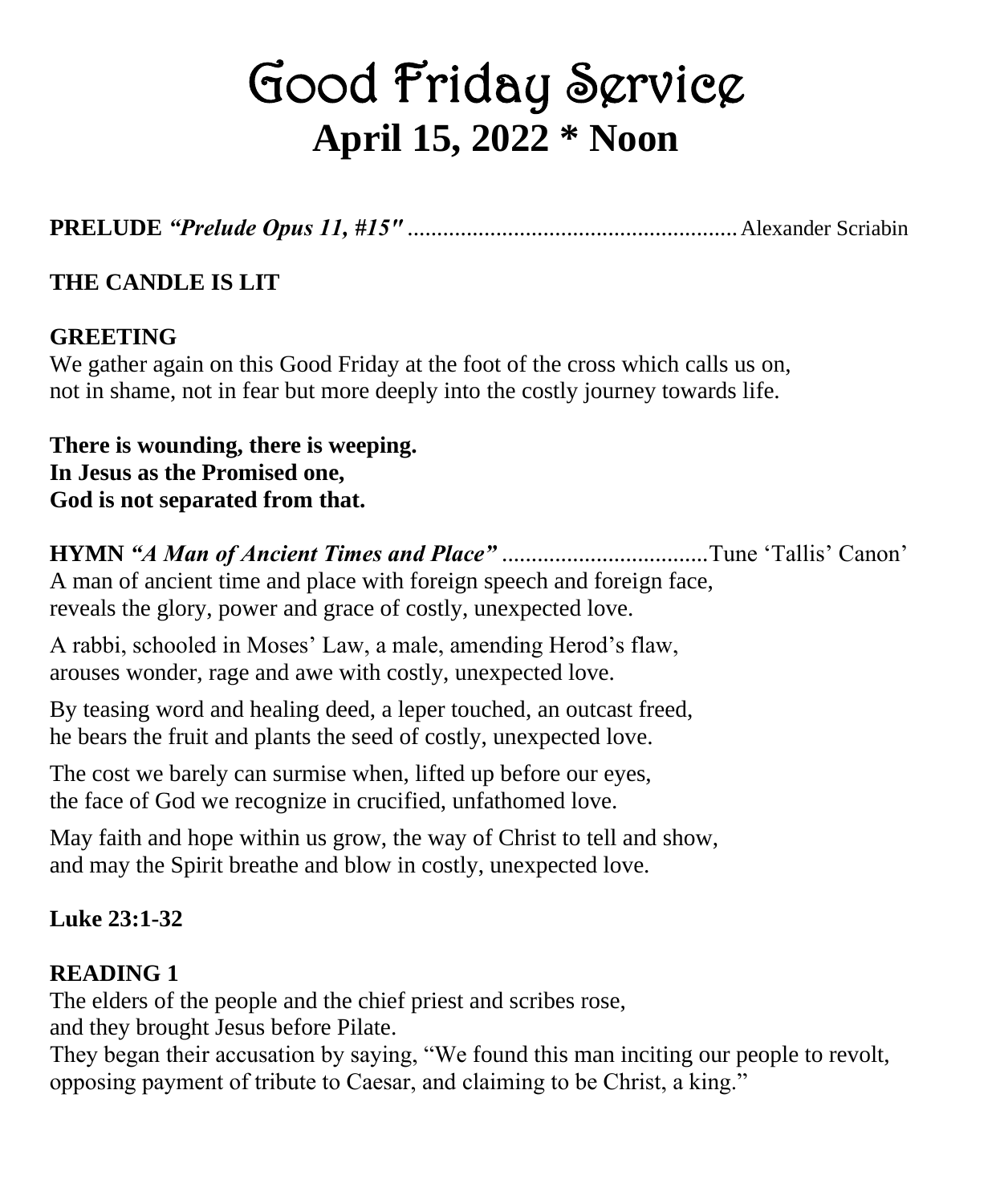Pilate put to Jesus this question, "Are you the king of the Jews?" "It is you who say it," Jesus replied

### **REFLECTION 1**

**I remember a man who had dreams of what might be; that people would be set free from ideas and images about God that enslaved them, that people would believe that through their everyday acts of human kindness they are intimately connected with the sacred, that people would live 'in peace, in God's presence all the days of their lives' I remember a man driven by his dreams.**

# **SILENCE**

# **READING 2**

Pilate then said to the chief priests and the crowds, "I find no case against this man." But they persisted, "He is inflaming the people with his teaching all over Judea; it has come all the way from Galilee, where he began, down to here."

# **REFLECTION 2**

**I remember a man who had his moments of breakthrough, when it must have seemed his dream was being realized: the times people really listened and responded, the men and women who were prepared to walk with him and support him, times when he spoke better and more convincingly than other times. I remember a man enthused by his successes.**

# **SILENCE**

# **READING 3**

When Pilate heard this, he asked if the man was a Galilean. And finding that he came under Herod's jurisdiction, he passed him over to Herod who was also in Jerusalem at that time. Herod was delighted to see Jesus; he had heard about him and had been wanting for a long time to set eyes on him; he was hoping to see some miracle worked by Jesus. So Herod questioned Jesus at some length, but without getting a reply.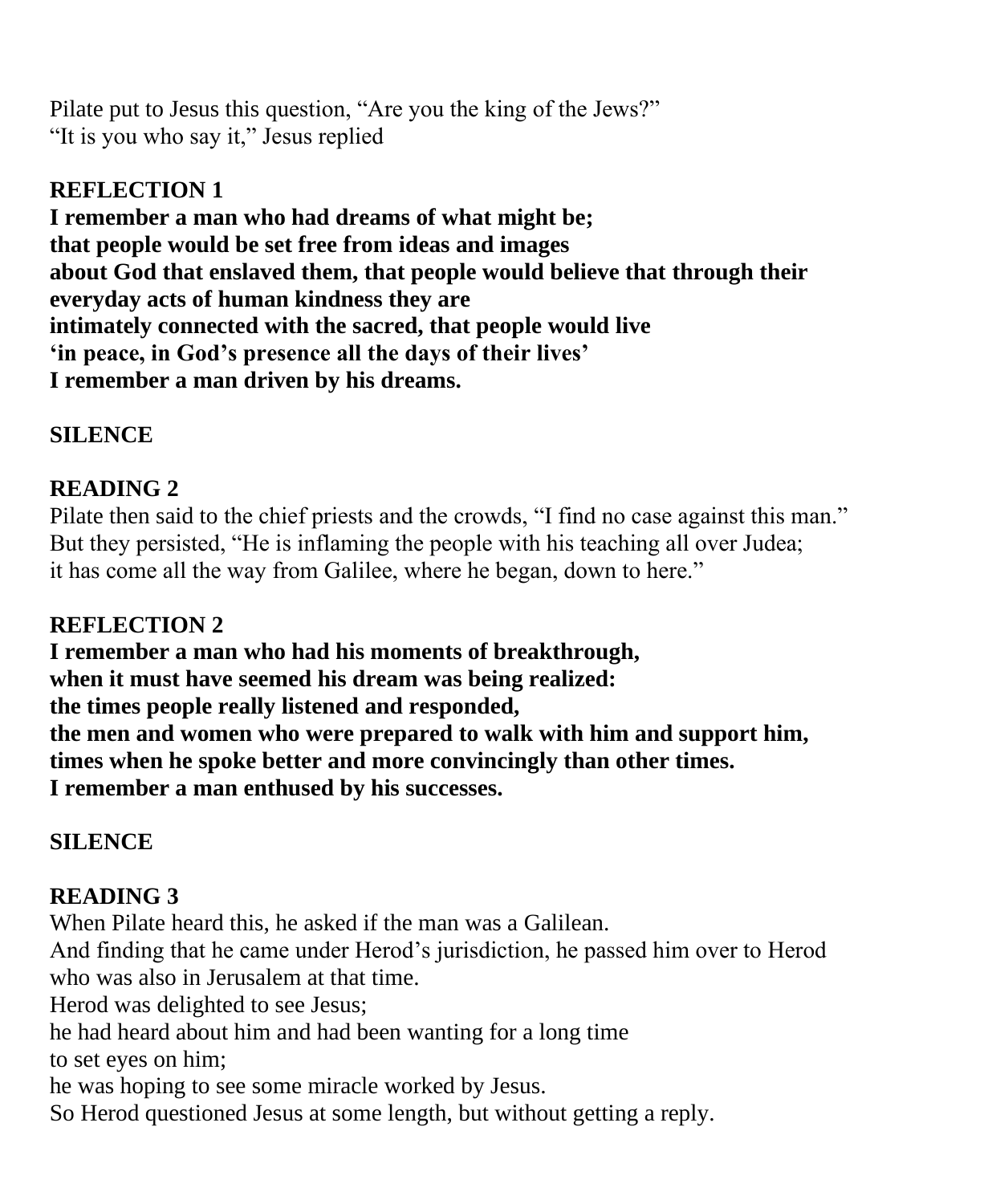# **REFLECTION 3**

**I remember a man who learned of the cruel death of his cousin. He got into a boat seeking a lonely place, where he could be with his friends to absorb the shock, to grieve quietly, and to calm the feelings of powerlessness and frustration and fear for his own future. I wonder what he prayed about that night? I wonder what helped him leave that lonely place and go forward to confront life, rather than retreat into isolation and safety? I remember a man driven by his convictions.**

# **SILENCE**

# **READING 4**

Then Herod, together with his guards, treated Jesus with contempt and made fun of him; Herod put a rich cloak on Jesus, and sent him back to Pilate.

And though Herod and Pilate had been enemies before,

they were reconciled that same day.

Pilate them summoned the chief priests and the leaders and the people.

"You brought this man before me," Pilate said, "as a political agitator.

Now I have gone into the matter myself in your presence

and found no case against him in respect of all the charges you bring against him.

Nor has Herod either, since he has sent him back to us.

As you can see, the man has done nothing that deserves death,

so I shall have him flogged and then let him go."

But altogether they howled, "Away with him! Give us Barabbas!" Pilate was anxious to set Jesus free and addressed them again, but they shouted back, Crucify, crucify him!"

# **REFLECTION 4**

**I remember a man whose dream was shattered: who broke down and cried over what could have been, who knew the pain of failure and powerlessness, who knew what it was like to feel broken and terribly alone. I remember someone human like all of us.**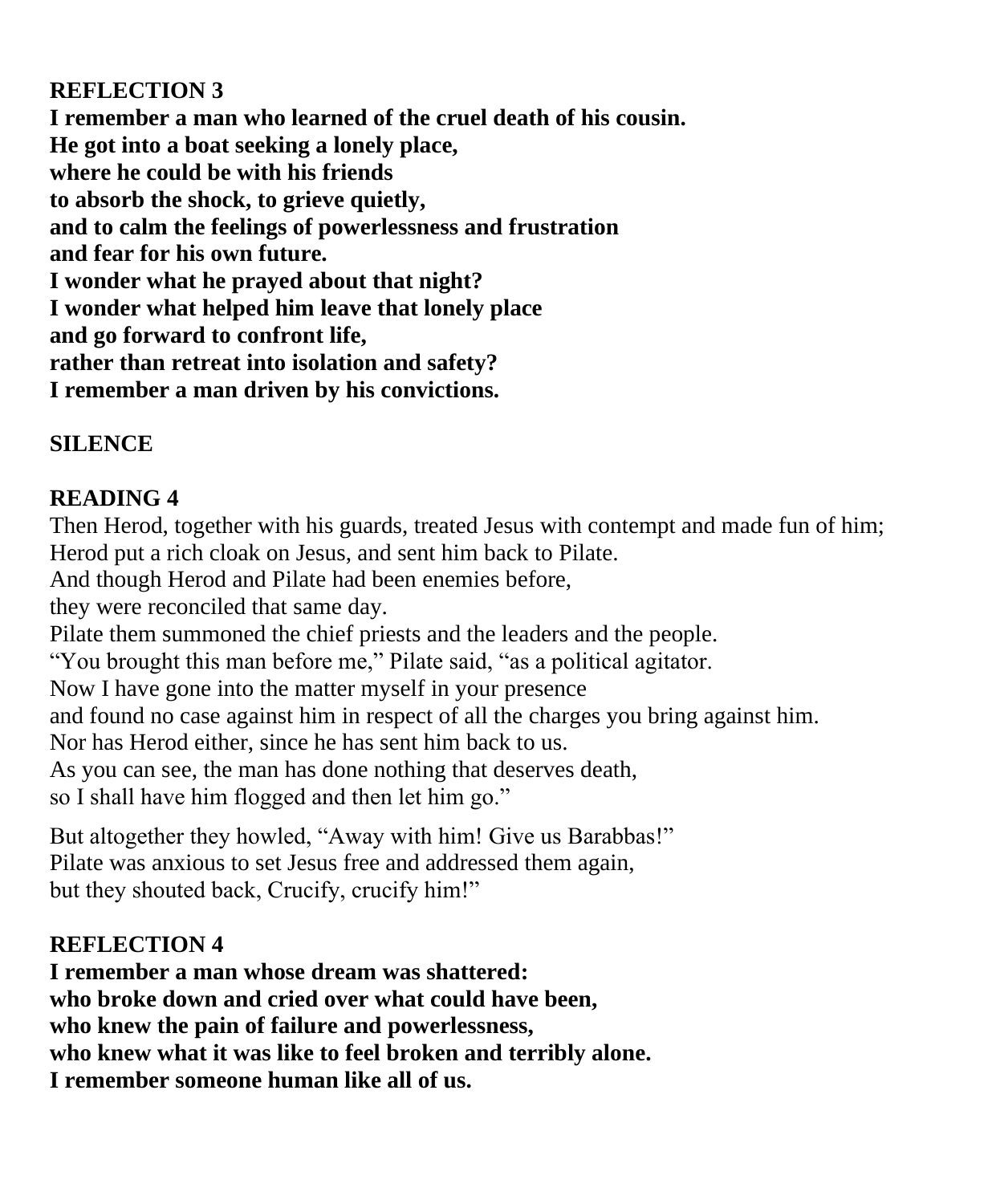# **READING 5**

Pilate then gave a verdict: their demand was to be granted. Pilate released Barabbas whom they asked for and who had been imprisoned for rioting and murder, and handed Jesus over to them to deal with him as they pleased.

#### **REFLECTION 5**

**I remember a man who knew he was going to die: who gathered with his friends knowing it was for the last time, who spoke to them about what he really believed, who wanted them to remember him and to keep his dream alive. I remember a testament to love.**

#### **SILENCE**

We remember all this. And we remember all the hard things in our own lives. I invite those who wish to lay down those hard life issues to take a stone and lay it at the foot of the cross. . . Which is able to bear the weight and the wounding for us.

#### **SILENCE**

#### **READING 6**

When they reached the place called The Skull, they crucified Jesus there with the two criminals also, one on the right, the other on the left.

**REFLECTION 6 I remember a man crucified. He was a failure, abandoned by his male friends, taunted, despised, enduring a shameful and agonizing death, no consoling or heartfelt presence of his God to help him I remember a man whose faith in all he believed was tested to the limits.**

*"Moonlight Sonata, 1st Movement"* ..................................................................... Beethoven

#### **REFLECTION 7**

**I remember a man of extraordinary religious insight: utterly convinced of the connectedness between human loving and living in God,**